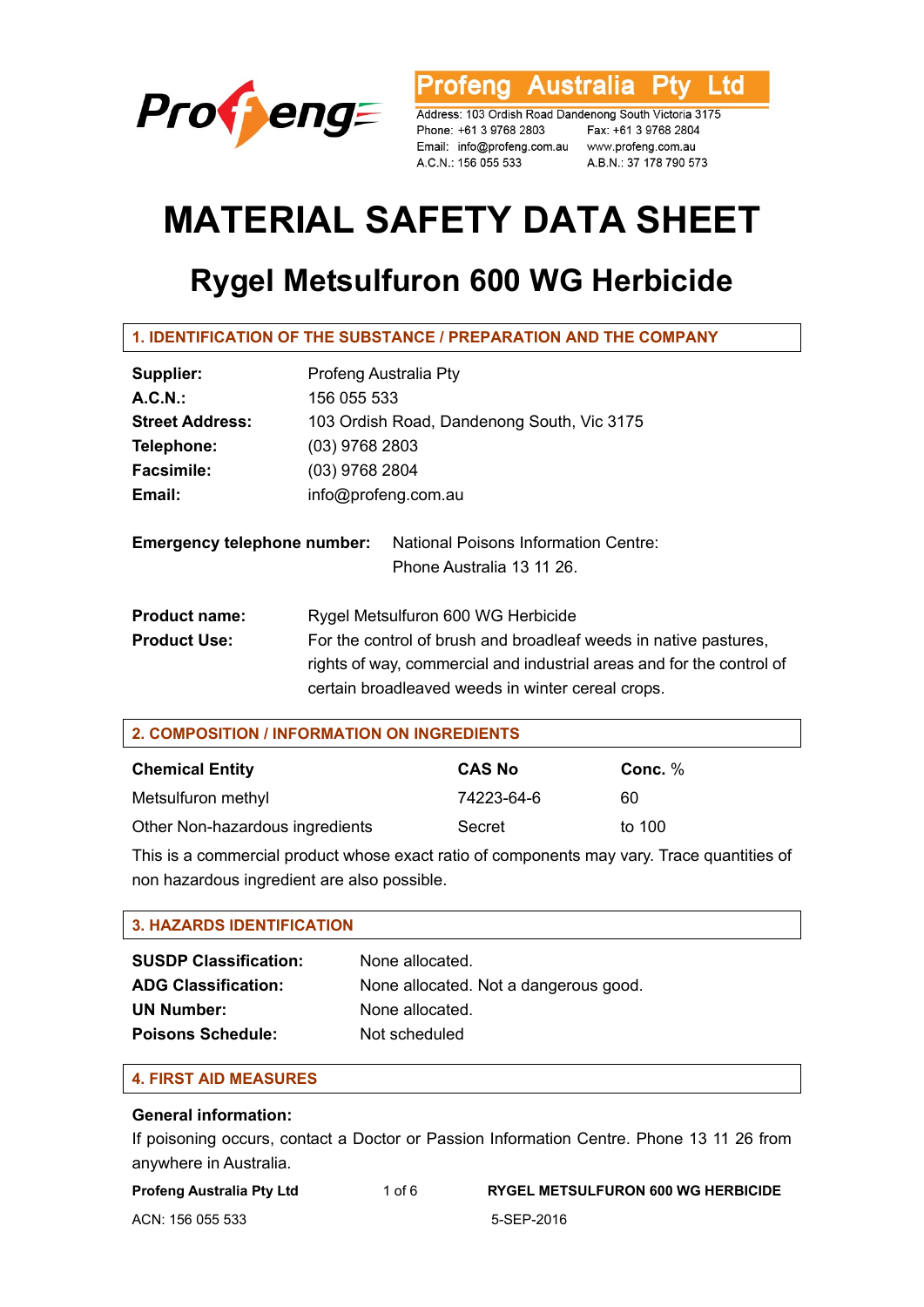

∟td

Address: 103 Ordish Road Dandenong South Victoria 3175 Phone: +61 3 9768 2803 Email: info@profeng.com.au www.profeng.com.au A.C.N.: 156 055 533

Fax: +61 3 9768 2804 A.B.N.: 37 178 790 573

**Inhalation** Remove affected person to fresh air until recovered. If symptoms develop or persist, seek medical advice.

**Ingestion** Rinse mouth and then drink plenty of water. If vomiting occurs, give more water to drink to assist dilution. Do not give anything by mouth to a semi-conscious or unconscious person.

**Skin** Wash affected areas thoroughly with soap and water. Remove contaminated clothing and launder before re-use.

**Eye** if in eyes, hold eyelids open and wash with copious amounts of water for at least 15 minutes. Seek medical advice if irritation develops or persists.

**Advice to Doctor** Treat symptomatically.

### **5. FIRE-FIGHTING MEASURES**

#### **Fire & Explosion Hazards:**

There is no risk of an explosion from this product under normal circumstances if it is involved in a fire.

**Hazards from combustion products:** Fire decomposition products from this product may be toxic if inhaled. Take appropriate protective measures.

**Suitable extinguishing media:** Preferred extinguishing media are carbon dioxide, dry chemical, foam, water fog.

| <b>Flash Point:</b>              | Not flammable |
|----------------------------------|---------------|
| <b>Upper Flammability Limit:</b> | No data       |
| <b>Lower Flammability Limit:</b> | No data       |
| <b>Autoignition Temperature:</b> | No data       |
| <b>Flammability Class:</b>       | No data       |

### **6. ACCIDENTAL RELEASE MEASURES**

### **Spills & Disposal**

Recover the product by sweeping up or vacuuming without raising dust. Collect spilled material and waste in sealable open-top type containers for disposal.

**Personal Protection** For appropriate personal protective equipment (PPE), refer Section 8. Thoroughly launder protective clothing before storage re-use. Advise laundry of nature of contamination when sending contaminated clothing to laundry.

### **7. HANDLING AND STORAGE**

**Handling:** Keep exposure to this product to a minimum, and minimize the quantities kept in work areas. Check Section 8 of this MSDS for details of personal protective measures, and make sure that these measures are followed.

**Storage:** Ensure that containers of this product are kept tightly closed. Keep containers of this product in a well ventilated area. Make sure that the product does not come into contact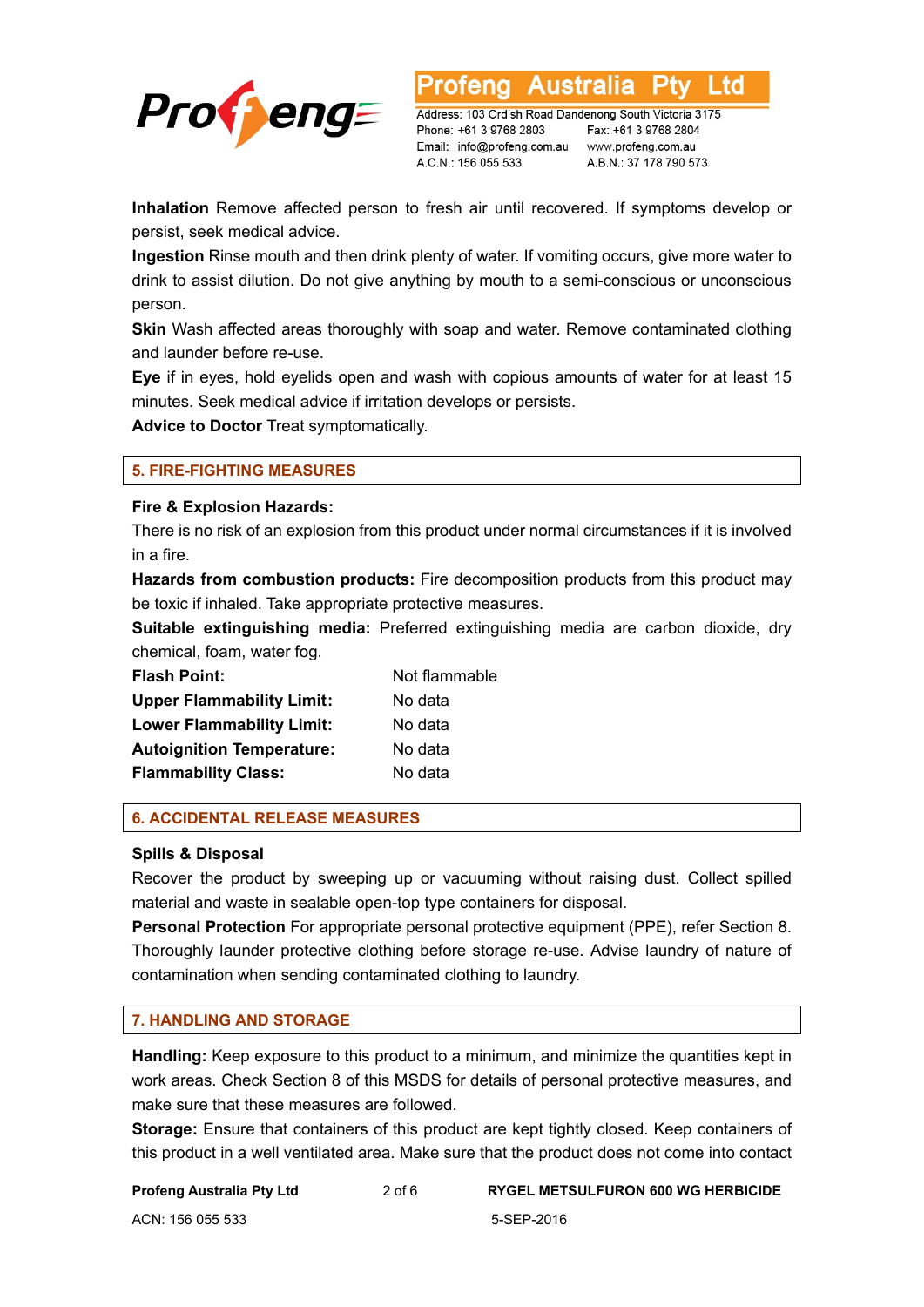

.td

Address: 103 Ordish Road Dandenong South Victoria 3175 Phone: +61 3 9768 2803 Email: info@profeng.com.au www.profeng.com.au A.C.N.: 156 055 533

Fax: +61 3 9768 2804 A.B.N.: 37 178 790 573

with substances listed under "Material to avoid" in Section 10. Check packaging there may be further storage instructions on the label.

# **8. EXPOSURE CONTROLS/PERSONAL PROTECTION**

#### **National occupational exposure limits:**

Exposure limits have not been established by NOHSC Australia for any of the significant ingredients in this product. The ADI (Acceptable Daily Intake) for metsulfuron methyl is set at 0.01mg/kg/day. The corresponding NOEL (No-observable-effect-level) is set at 1mg/kg/day. Values taken from Australian ADI List, January 2001.

### **Engineering Control in Ventilation:**

No Special ventilation requirements are normally necessary or this product. However make sure that the work environment remains clean and that dusts are minimized.

#### **Personal Protection:**

**Respiratory Protection:** If the product is being used in dusty or confined conditions, use of a mask or respirator may be preferred.

**Eye Protection:** When preparing product for use, wear face shield or goggles. Failure to protect your eyes may cause harm. Emergency eye wash facilities are recommended in an area close to where this product is being used.

**Skin Protection:** You should avoid contact even with mild skin irritants. Therefore you should wear suitable impervious elbow length PVC gloves and facial protection should be worn when using this product, to prevent irritation. After use and before eating, drinking or smoking, wash hands, arms and face thoroughly with soap and water. After each day's use, wash gloves, face shield and goggles.

### **9. PHYSICAL AND CHEMICAL PROPERTIES**

| Appearance                       |                                                        | Off white to tan water dispersible extruded granule              |
|----------------------------------|--------------------------------------------------------|------------------------------------------------------------------|
| Odour:                           | No Odour                                               |                                                                  |
| <b>Melting/softening point:</b>  |                                                        | No specific data. Solid at normal temperatures                   |
| <b>Boiling point:</b>            |                                                        | No specific data. Expected to decompose before boiling           |
| Vapour pressure:                 |                                                        | $3.3 \times 10^{-7}$ Pa @ 25 <sup>o</sup> C (Metsulfuron methyl) |
| <b>Flashpoint:</b>               | Does not burn                                          |                                                                  |
| Solubility in water:             | Soluble                                                |                                                                  |
| <b>Corrosiveness:</b>            | Not corrosive                                          |                                                                  |
| pH:                              | No data                                                |                                                                  |
| <b>Flammability</b>              | Non combustible material                               |                                                                  |
| <b>Partition co-efficient,</b>   |                                                        |                                                                  |
| n-octanol/water                  | Kow Log P is 0.0018 (pH7, 25°C for Metsulfuron methyl) |                                                                  |
| <b>Other Information</b>         | pKa is 3.8 (20°C, Metsulfuron methyl)                  |                                                                  |
| <b>Profeng Australia Pty Ltd</b> | $3$ of $6$                                             | <b>RYGEL METSULFURON 600 WG HERBICIDE</b>                        |
| ACN: 156 055 533                 |                                                        | 5-SEP-2016                                                       |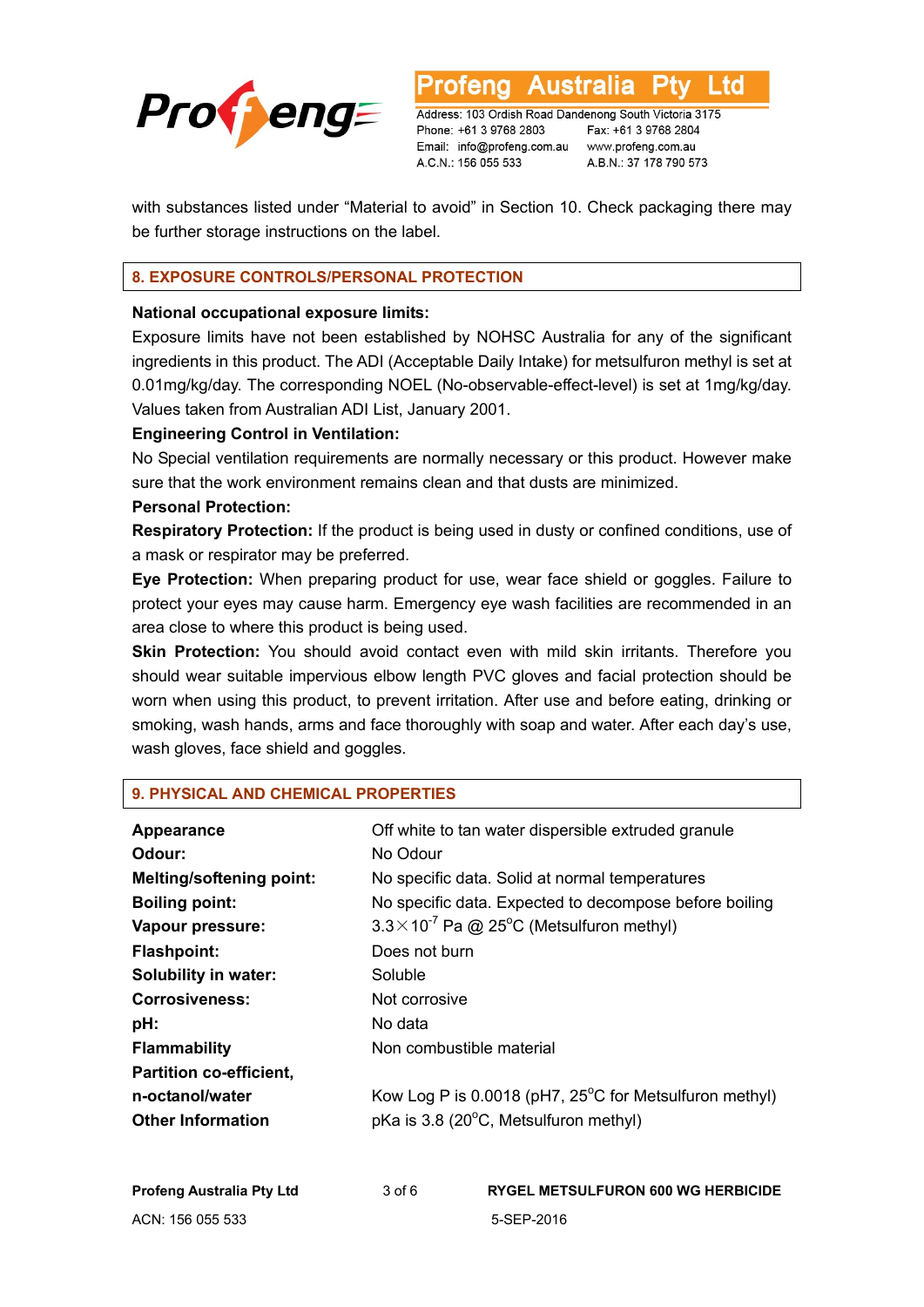

td

Address: 103 Ordish Road Dandenong South Victoria 3175 Phone: +61 3 9768 2803 Email: info@profeng.com.au www.profeng.com.au A.C.N.: 156 055 533

Fax: +61 3 9768 2804 A.B.N.: 37 178 790 573

# **10. STABILITY AND REACTIVITY**

**Stability:** Stable under normal conditions. Hydrolyses at pH<7.

**Hazardous Polymerization:** Hazardous polymerization is not possible.

**Hazardous Reaction:** keep away from strong oxidizing agents.

**Reactivity:** This product is unlikely to react or decompose under normal storage conditions. However, if you have any doubts, contact the supplier for advice on shelf life properties.

Conditions to Avoid: This product should be kept in a cool place, preferably below 30<sup>o</sup>C. Containers should be kept dry.

**Incompatibilities:** Water, strong oxidizing agents.

Fire Decomposition: If involved in a strong fire can release carbon dioxide, and if combustion is incomplete, carbon monoxide and smoke. Nitrogen and its compounds and under some circumstances, oxides of nitrogen. Occasionally hydrogen cyanide gas. Oxides of sulphur (sulphur dioxide is a respiratory hazard) and other sulphur compounds. Most will have a foul odour.

# **11. TOXICOLOGICAL INFORMATION**

**Inhalation:** Not a likely route of exposure when handling the concentrate. May cause irritation to mucous membranes.

**Ingestion:** Low toxicity. However, swallowing large amounts of concentrate may cause nausea and vomiting.

**Skin** May irritate the skin.

**Eye** The concentrate may cause irritation of the eyes.

**Chronic Effects** Based on available data, repeated exposures are not anticipated to cause additional significant adverse effects.

**Acute Toxicity-Oral-LD<sub>50</sub>** (rat)>5000 mg/kg for metsulfuron methyl

**Acute Toxicity-Dermal-LD<sub>50</sub>** (rabbit)>2000 mg/kg for metsulfuron methyl

**Acute Toxicity-Inhalation-LC<sub>50</sub>** (rat)(4hr)>5mg/L for metsulfuron methyl

**Other Information** The Australia Acceptable Daily Intake (ADI) for metsulfuron methyl for a human is 0.01mg/kg/day, set for the public for daily, lifetime exposure. This is based on the NOEL of 1mg/kg/day, the level determined to show no effects during long term exposure for the most sensitive indicators and the most sensitive species. (Ref: Comm. Dept. of Health and Ageing, 'ADI List', TGA, December 2004).

### **12. ECOLOGICAL INFORMATION**

### **Acute Toxicity-Fish**

 $LC_{50}$  (96hr) for rainbow trout and bluegill sunfish is >150mg/L for metsulfuron-methyl

### **Acute Toxicity-Daphnia**

 $EC_{50}$  (48hr) for daphnia is >120mg/L for metsulfuron methyl.

### **Acute Toxicity-Other Organisms**

**Profeng Australia Pty Ltd** 4 of 6 **RYGEL METSULFURON 600 WG HERBICIDE**

ACN: 156 055 533 5-SEP-2016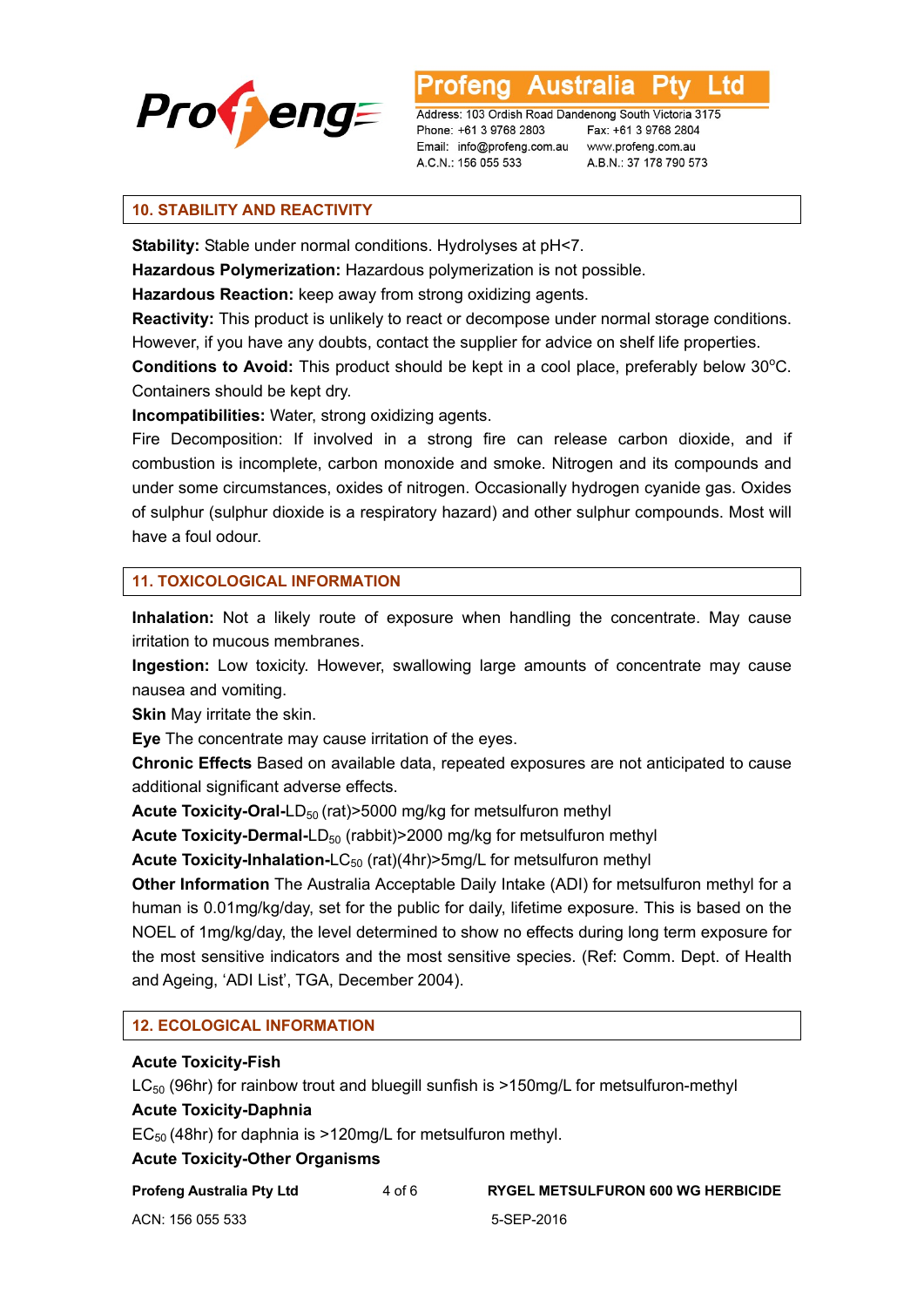

L to

Address: 103 Ordish Road Dandenong South Victoria 3175 Phone: +61 3 9768 2803 Email: info@profeng.com.au www.profeng.com.au A.C.N.: 156 055 533

Fax: +61 3 9768 2804 A.B.N.: 37 178 790 573

The following data is for the active ingredient, metsulfuron methyl. Birds: Not toxic to birds.  $LD_{50}$  for mallard duck is  $>2510$ mg/kg  $LD_{50}$  for bobwhite quail is  $>5620$ mg/kg Bees: Not toxic to bees. LD<sub>50</sub>>44.3µg/bee.

#### **Environmental Fate:**

**Breakdown in Soil and Groundwater:** The breakdown of metsulfuron methyl in soils is largely dependent on soil temperature, moisture content and pH. The chemical will degrade faster under acidic conditions and in soils with higher moisture content and higher temperature. Metsulfuron methyl has a higher mobility potential in alkaline soils than in acidic soils, as it is more soluble under alkaline conditions. Metsulfuron methyl is stable to photolysis, but will breakdown in ultraviolet light. Half-life estimates for metsulfrun methyl in soil are wide raning from 14-180 days, with an overall average of reported values of 30 days. Reported half-life values (in days) for soil include: clay-178; sandy loam-102; clay loam-70, 14-28, 14-105; silty loam-120-180.

**Breakdown in Surface Water:** The dissipation time for metsulfuron methyl was investigated in a mixed wood/boreal forest lake. The DT50 or length of time required for half of the material to dissipate in water was > 48 days when high concentrations of metsulfuron methyl were applied and 29.1 days at concentrations that might be expected if the chemical was applied for forestry uses. Metsulfuron methyl is stable to hydrolysis at neutral and alkaline pHs and has half-life of 3 weeks at pH 5.0 25 $^{\circ}$ C and > 30 days at 15 $^{\circ}$ C.

**Breakdown in Vegetation:** Metsulfuron methyl is rapidly taken up by plants at the roots and on the foliage. The chemical is translocated throughout the plant but is not persistent. It is broken down to non-herbicidal products in tolerant plants.

#### **13. DISPOSAL CONSIDERATIONS**

**Product Disposal** On site disposal of the concentrated product is not acceptable. Instructions concerning the disposal of this product and its containers are given on the product label. These should be careful followed.

**Container Disposal** Do not use this container for any other purpose. Triple or preferably pressure rinse containers before disposal. Add rinsings to the spray tank. Dispose of in accordance with local regulations. Empty containers and product should not be burnt.

#### **14. TRANSPORT INFORMATION**

**U.N. Number** None allocated **DG Class** None allocated **Hazchem Code** None allocated **Packing Group** None allocated **Road and Rail Transport** 

**Profeng Australia Pty Ltd** 5 of 6 **RYGEL METSULFURON 600 WG HERBICIDE** ACN: 156 055 533 5-SEP-2016